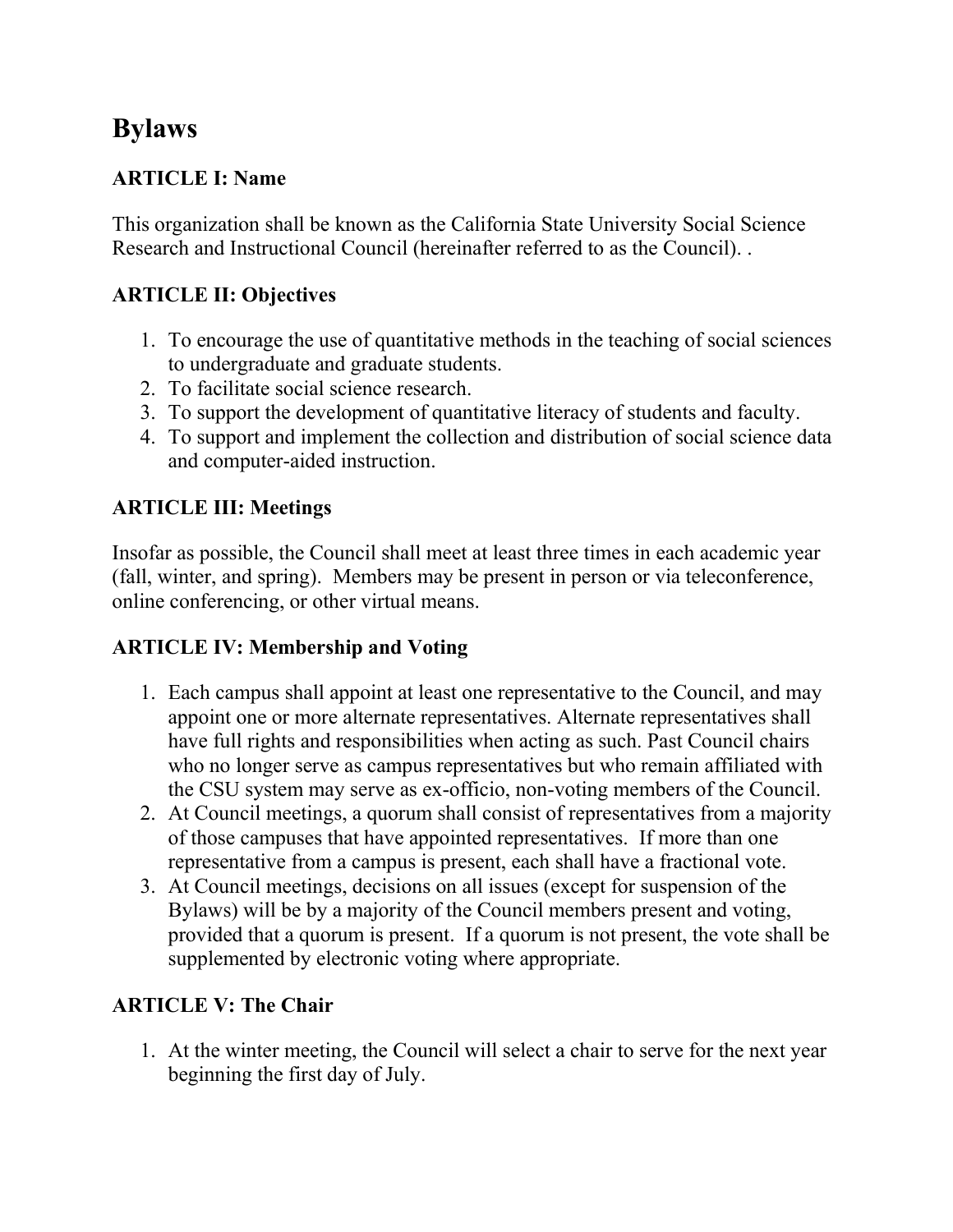- 2. If the chair should become vacant, the chair-elect will become acting chair. If the chair-elect has not yet been chosen or is unavailable, the most recent past chair available will become acting chair. If the vacancy is temporary, the acting chair will serve until the chair returns. If the vacancy is permanent, the acting chair will serve until the next Council meeting, at which time a new chair will be elected for the remainder of the term of office.
- 3. Subject to ratification by the Council, the chair will appoint an executive committee to advise the chair. The executive committee shall be authorized to act on behalf of the Council when it is necessary to make decisions between Council meetings. Any such decisions shall be made with maximum feasible communication and consultation with the full Council.

#### **ARTICLE VI: Attendance at Biennial ICPSR Meeting in Ann Arbor**

According to the terms of the agreement with ICPSR in Ann Arbor, CSU is entitled to send up to ten participants to the Meeting of Official Representatives of ICPSR. Selection will be as follows:

- 1. The Council chair at the time of the ICPSR Meeting shall be one of the representatives attending the ICPSR meeting. If the Council chair or other designated attendees are unable to attend, the campus next in line on the rotating list will be designated.
- 2. The Council will select the other campuses on a rotating basis at the spring Council meeting prior to the ICPSR meeting. If a campus entitled to send a representative cannot do so, the campus will not lose its position on the rotating list.
- 3. As many participants will be funded to attend the ICPSR meeting as can be supported by ICPSR or Non-ICPSR funds.
- 4. If any campus is not represented at a minimum of one Council meeting during the academic year prior to the ICPSR meeting, that campus will be moved to the bottom of the rotation list.

#### **ARTICLE VIII: Amendments**

Amendments to these Bylaws shall be adopted by representatives of an absolute majority of the campuses that have appointed representatives. Proposals for amendment shall be submitted to Council members in advance of one of the regular meetings.

#### **ARTICLE IX: Suspension of Bylaws**